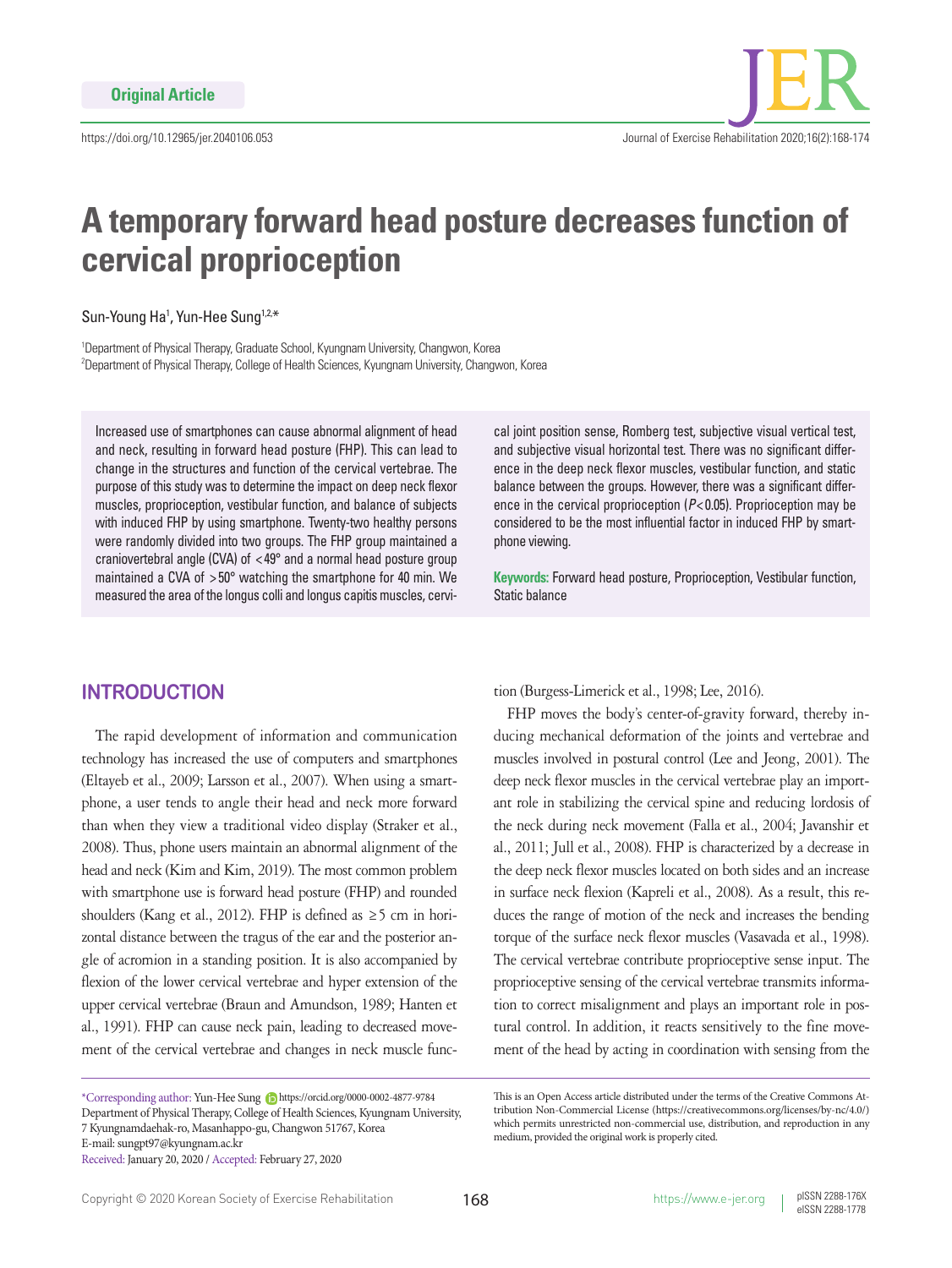vestibular system (Johnson and van Emmerik, 2012). Asymmetric alignment of the head and neck results in errors in the information received as visual and vestibular sensing (Treleaven, 2008). This eventually reduces the balance and increases the risk of falling and musculoskeletal injuries while performing activities (Lee and Jeong, 2001). In previous studies, severe neck pain has been reported to be associated with decreased balance (Chester, 1991), and decreased joint sensation has been reported to reduce balance control (Brockett et al., 1997).

Previous studies have investigated the relationship between FHP and deep neck muscle area, balance, and intervention methods (Jull et al., 2004; Lee, 2016; Sterling et al., 2003). These studies have been conducted in a variety of contexts and present different results. Therefore, we investigated the physical changes that result from FHP. The purpose of this study was to investigate the effects of FHP on deep neck flexor muscles, proprioception, vestibular function, and static balance.

# **MATERIALS AND METHODS**

## **Participants**

This study was conducted on 22 healthy male and female adults. The criteria for selection were (a) no visual impairment, (b) no musculoskeletal disease, (c) no arthritis or other inflammatory disease, and (d) no neck pain. The exclusion criteria were (a) those who had trauma or surgery within the past 6 months, and (b) those who had vestibular or neurological disorders (Table 1). Prior to the experiment, the research purpose and procedure were fully explained to the selected participants. The participants were randomly assigned to one of two groups. The experimental group maintained a craniovertebral angle (CVA) of  $\lt$  49° and the control group maintained a CVA of  $>50^\circ$  watching the smartphone for 40 min. All procedures followed were in accordance with Helsinki Declaration. Information on the purpose and method of the present study was explained to the subjects, and Informed consent was obtained from them.

#### **Table 1.** General characteristics of participants

| Variable    | Experimental group ( $n = 11$ ) | Control group $(n = 11)$ |
|-------------|---------------------------------|--------------------------|
| Height (cm) | $171.91 \pm 7.98$               | $167.18 + 4.92$          |
| Weight (kg) | $66.91 \pm 12.96$               | $61.09 + 8.73$           |
| Age (yr)    | $21.82 \pm 1.78$                | $21.36 \pm 1.43$         |
| Sex         |                                 |                          |
| Male        |                                 | 5                        |
| Female      | 4                               | ĥ                        |

Values are presented as mean± standard deviation or number.

## **Craniovertebral angle**

To measure the CVA, participants were imaged at a distance of 1.5 m from their sitting position, and the participant's shoulder and the camera height were placed at the same level (Moghadam et al., 2018). The CVA was measured using a horizontal line passing through the C7 spinous process and a line connecting C7 to the tragus of the ear (Quek et al., 2013). The angle measurement in the captured image was determined using Image J software (ver. 1.46; U.S. National Institutes of Health, Bethesda, MD, USA).

## **Ultrasonography**

We measured the area of the longus colli and longus capitis muscles of the deep neck flexors. The SonoAce X8 (Samsung Medison, Seoul, Korea) was used for the measurements. The area of the deep neck flexor muscles was measured after sitting in-position for 40 min in FHP or normal head posture after watching a smartphone, keeping the posture state. Using the Image J software, the area of the deep neck flexor muscles was measured (in mm<sup>2</sup>) using a 7.5 MHz linear probe placed vertically at a distance of 3 cm from the trachea. Measurements were taken two times before and after each measurement, and the mean value was used (Fig. 1).

## **Cervical joint position sense**

To examine the proprioceptive sensing of the cervical vertebrae, each participant wore a headband with a laser pointer affixed to it



**Fig. 1.** Ultrasonography imaging of the deep cervical flexor muscles (longus colli and longus capitis). The area of the deep cervical flexor muscles was measured with the forward head posture maintained (experimental) or with the normal head posture (control) maintained.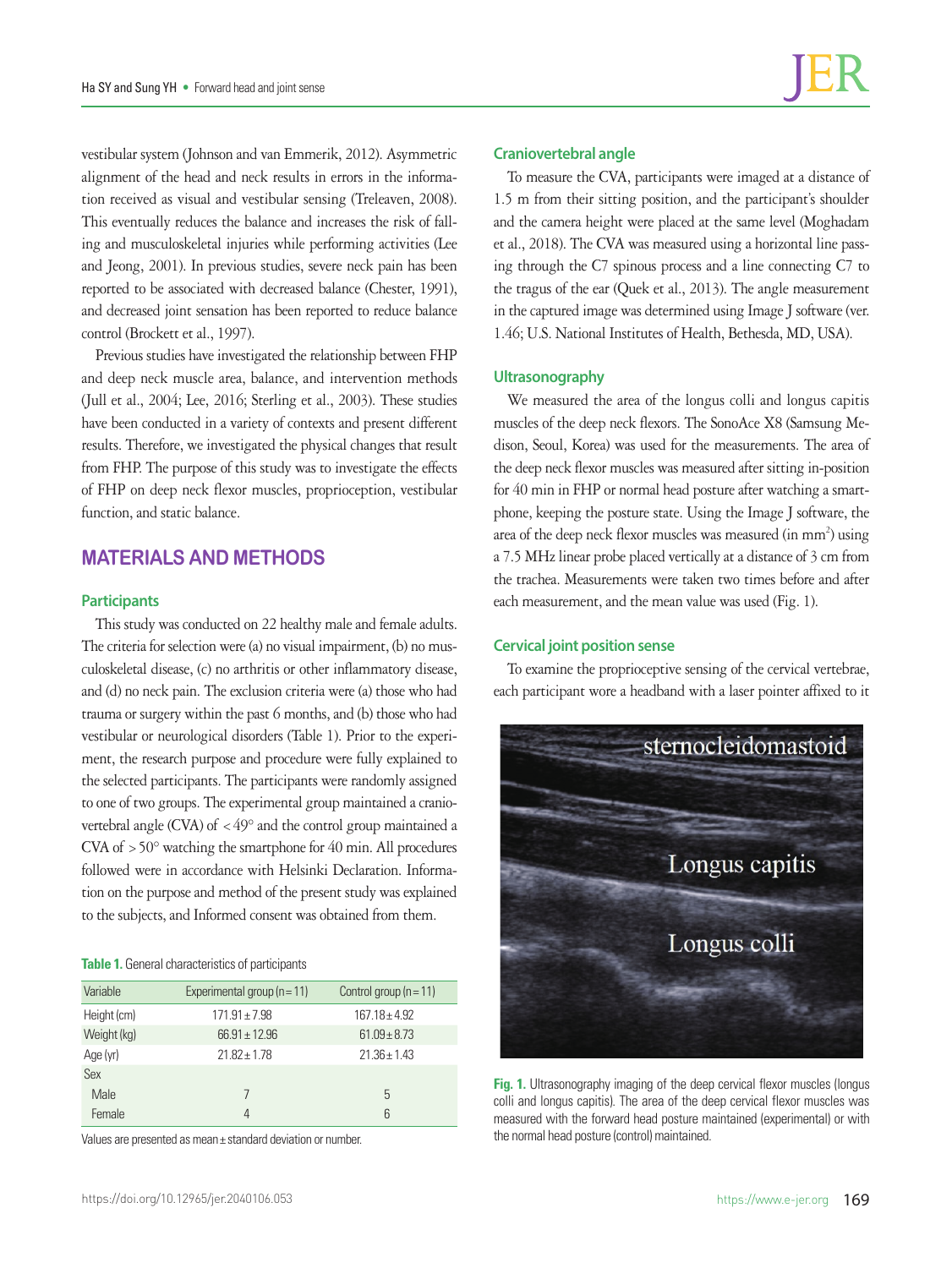on their head. The participant was directed to stand 90 cm away from the wall and focus on the center point of the joint position error target. The participant closed their eyes. The evaluator arbitrarily rotates the head left or right, then the participant is instructed to return (reorient back) to the center of the error target. At this time, the color of the circle nearest to the center point of the joint position error target was 3 points, and the color of the circle farthest from the center point was 1 point. A score was assigned according to the location to which they returned on reorienting. Measurements were made 5 times for left and right, respectively, and mean values were used.

## **Subjective visual vertical test and subjective visual horizontal test**

This is the classic test method for measuring vestibular sensing. The test uses a bucket that is larger than 25 cm in diameter, with a black line drawn on the inside bottom of the bucket. On the outside bottom of the bucket, there is a goniometer scale attached so that the bucket can rotate. The reading of 0 on the goniometer should be aligned with true vertical or true horizontal orientation, and weighted to keep from rotating along with the bucket. While the participant's head is inside, the bucket is rotated, and the participant indicates when they believe that the line is perfectly vertical (or horizontal, respectively), the weighted scale informs the size of the angle off of the vertical or horizontal line.

#### **Romberg test with Wii balance board**

We used the Wii balance board (Nintendo Co. Ltd., Kyoto, Japan) to analyze the static balance of the subjects. The measured static balance analysis was performed using Balancia software (ver. 2.0; Mintosys, Seoul, Korea). The collected data is transmitted to a computer device connected via Bluetooth. The participants were

**Table 2.** Comparison of the area of deep neck flexor muscles after smartphone use (mm<sup>2</sup>)

| Varible        | Experimental     | Control          | $P$ -value |
|----------------|------------------|------------------|------------|
| Longus capitis |                  |                  |            |
| Pre            | $21.96 + 4.47$   | $22.85 + 3.99$   | 0.628      |
| Post           | $20.71 \pm 4.44$ | $21.39 \pm 4.31$ | 0.719      |
| Post-pre       | $-1.25 + 4.93$   | $-1.45 \pm 3.17$ | 0.907      |
| Longus colli   |                  |                  |            |
| Pre            | $24.27 + 5.24$   | $22.39 + 6.08$   | 0.446      |
| Post           | $7454 + 576$     | $2376 + 174$     | 0.645      |
| Post-pre       | $0.26 + 5.55$    | $1.36 + 5.19$    | 0.636      |

Values are presented as mean± standard deviation.

asked to stand upright on the Wii balance board, with both arms relaxed. Participant eyes were open, then closed, for 30 sec each. Measurements were made three times before and after the experiment, and the mean value was used.

#### **Statistical analysis**

The Kolmogorov–Smirnov test was used to investigate the normal distribution of the variables. The independent *t*-test was used to examine the effects between groups. The level of significance was set as  $P < 0.05$ .

# **RESULTS**

#### **Changes in deep neck flexor muscles area**

The area of the deep neck flexor muscles and the extent of change (post-pre) in the deep neck flexor muscle area showed no significant difference between the two groups (Table 2).

#### **Changes in proprioception**

For the task of returning their head to the original position, there was a significant difference in the posttest  $(P < 0.05)$  after having their head turned to the right, however, as to the same reorienting task after having their head turned to the left, there was no significant difference between the groups in the posttest. The extent of change (post-pre) in the cervical joint position sensing did show a significant difference between the two groups  $(P < 0.05)$ (Table 3).

## **Changes in vestibular function**

The subjective visual vertical (SVV) test, subjective visual horizontal (SVH) test, and the extent of change (post-pre) in the SVH test and SVV test showed no significant difference between the

**Table 3.** Comparison of the cervical joint position sense after smartphone use (cm)

| Variable                            | Experimental group | Control group   | $P$ -value |  |
|-------------------------------------|--------------------|-----------------|------------|--|
| Centered after turning to the right |                    |                 |            |  |
| Pre                                 | $1.77 \pm 0.88$    | $1.68 \pm 0.47$ | 0.753      |  |
| Post                                | $1.37 + 0.92$      | $2.06 \pm 0.36$ | $0.041*$   |  |
| Post-pre                            | $-0.04 \pm 0.66$   | $0.37 \pm 0.51$ | $0.006*$   |  |
| Centered after turning to the left  |                    |                 |            |  |
| Pre                                 | $1.83 \pm 0.74$    | $1.78 \pm 0.45$ | 0.856      |  |
| Post                                | $1.82 + 0.72$      | $2.22 + 0.49$   | 0.140      |  |
| Post-pre                            | $-0.01 + 0.22$     | $0.44 + 0.32$   | $0.001*$   |  |

Values are presented as mean± standard deviation.

\**P*< 0.05, statistically significant difference.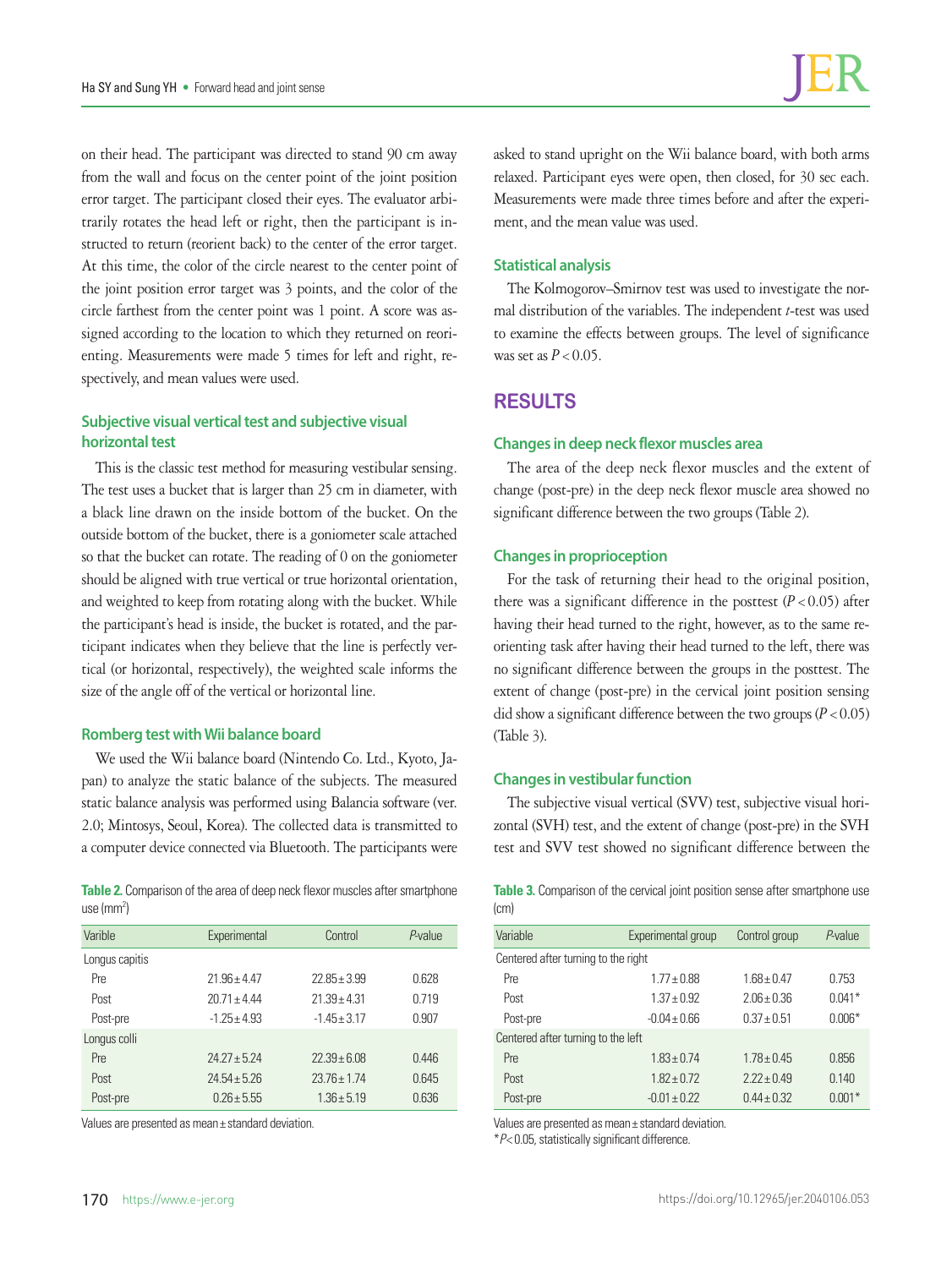**Table 4.** Comparison of the SVH test and SVV test after smartphone use (cm)

| Test     | Experimental group | Control group   | P-value |
|----------|--------------------|-----------------|---------|
| SVH test |                    |                 |         |
| Pre      | $2.24 + 1.00$      | $2.12 + 1.11$   | 0.792   |
| Post     | $2.30 + 1.33$      | $2.42 + 1.30$   | 0.832   |
| Post-pre | $0.06 + 0.98$      | $0.30 \pm 2.14$ | 0.736   |
| SVV test |                    |                 |         |
| Pre      | $1.69 \pm 1.90$    | $2.03 + 1.49$   | 0.651   |
| Post     | $2.42 + 1.27$      | $2.75 \pm 1.60$ | 0.595   |
| Post-pre | $0.72 + 1.29$      | $0.72 + 2.11$   | 0.998   |

Values are presented as mean± standard deviation.

SVV, subjective visual vertical; SVH, subjective visual horizontal.

two groups (Table 4).

## **Changes in static balance**

Sway velocity, sway path length, sway area, and the extent of change (post-pre) in the sway velocity, sway path length, and sway area showed no significant difference between the two groups (Table 5).

# **DISCUSSION**

Excessive use of smartphones for long periods of time can lead to decreased postural control and FHP (Kim and Kim, 2019). The purpose of this study was to determine the effect of FHP and normal head posture on deep neck flexor muscles, proprioception, vestibular function, and static balance when watching a smartphone.

In the present study, there was no significant difference in the deep neck flexor area between the two groups. A persistent poor head posture causes excessive joint and muscle loading and affects deep cervical muscle weakness, resulting in a change in the cervical region (Harman et al., 2005; Szeto et al., 2002; Yong et al., 2015). In a study of the correlation between the cranio-vertebral angle and longus colli area of FHP, the longus colli thickness decreased as the angle decreased. This result suggested that the FHP changes the position of the head in the sitting position and causes disuse of the deep neck flexor muscles in daily life (Ishida et al., 2015). The area of the deep neck flexor muscles was compared when the cranio-cervical flexion test was performed in a group of females with FHP and in a normal head posture group. There was no difference in the area at rest or during the cranio-cervical flexion test between the two groups. This result is due to the fact that the participants maintained FHP for a short period of time and short-term-induced tension changes cannot affect the deep neck

| <b>Table 5.</b> Comparison of the Romberg test with Wii balance board after smart- |  |  |
|------------------------------------------------------------------------------------|--|--|
| phone use                                                                          |  |  |

| Variable                     | Experimental group | Control group     | $P$ -value |
|------------------------------|--------------------|-------------------|------------|
| Sway velocity (cm/sec)       |                    |                   |            |
| Eyes closed                  |                    |                   |            |
| Pre                          | $3.14 \pm 0.54$    | $3.18 \pm 0.52$   | 0.859      |
| Post                         | $3.13 \pm 0.90$    | $3.06 \pm 0.60$   | 0.837      |
| Post-pre                     | $-0.01 \pm 0.54$   | $-0.11 \pm 0.40$  | 0.602      |
| Eyes open                    |                    |                   |            |
| Pre                          | $2.66 \pm 0.68$    | $2.70 \pm 0.34$   | 0.879      |
| Post                         | $2.68 \pm 0.50$    | $2.67 + 0.31$     | 0.968      |
| Post-pre                     | $0.01 \pm 0.49$    | $-0.02 + 0.35$    | 0.830      |
| Sway path length (cm)        |                    |                   |            |
| Eyes closed                  |                    |                   |            |
| Pre                          | $94.28 \pm 16.18$  | $95.49 \pm 15.72$ | 0.861      |
| Post                         | $94.01 \pm 27.13$  | $92.00 \pm 18.13$ | 0.840      |
| Post-pre                     | $-0.26 \pm 16.36$  | $-3.49 \pm 12.11$ | 0.605      |
| Eyes open                    |                    |                   |            |
| Pre                          | $80.02 + 20.46$    | $81.02 \pm 10.25$ | 0.886      |
| Post                         | $80.33 \pm 15.17$  | $80.20 + 9.41$    | 0.982      |
| Post-pre                     | $0.31 \pm 14.80$   | $-0.81 \pm 10.57$ | 0.839      |
| Sway area (cm <sup>2</sup> ) |                    |                   |            |
| Eyes closed                  |                    |                   |            |
| Pre                          | $12.78 \pm 7.44$   | $9.52 + 6.58$     | 0.289      |
| Post                         | $13.57 \pm 14.92$  | $7.38 + 2.74$     | 0.191      |
| Post-pre                     | $0.78 \pm 9.03$    | $-2.13 \pm 5.59$  | 0.372      |
| Eyes open                    |                    |                   |            |
| Pre                          | $5.87 \pm 4.15$    | $4.67 \pm 2.12$   | 0.408      |
| Post                         | $6.96 + 4.75$      | $6.14 \pm 3.12$   | 0.638      |
| Post-pre                     | $1.09 \pm 4.37$    | $1.47 \pm 3.65$   | 0.827      |

Values are presented as mean± standard deviation.

flexor muscles (Moghadam et al., 2018). Bokaee et al. (2017) measured the thickness of the cervical muscles in a sitting position on females with and without FHP. There was a significant difference between the two groups in sternocleidomastoid muscle, but there was no significant difference between the two groups in longus colli muscle. This is in agreement with the results of the present study. The area of the deep neck flexor muscles tended to decrease, though not significantly, due to the transiently induced FHP. Future research will be needed to observe changes over long periods of time.

Balance is affected by visual, proprioception, inner ear, and vestibular sensing, cerebellar function, age, heartbeat or respiration, and various musculoskeletal disorders (Di Fabio, 1995). Among them, proprioception provides sensory feedback to the nervous system in the body, contributing to maintaining optimal body alignment. Neck muscles have higher muscle spindle density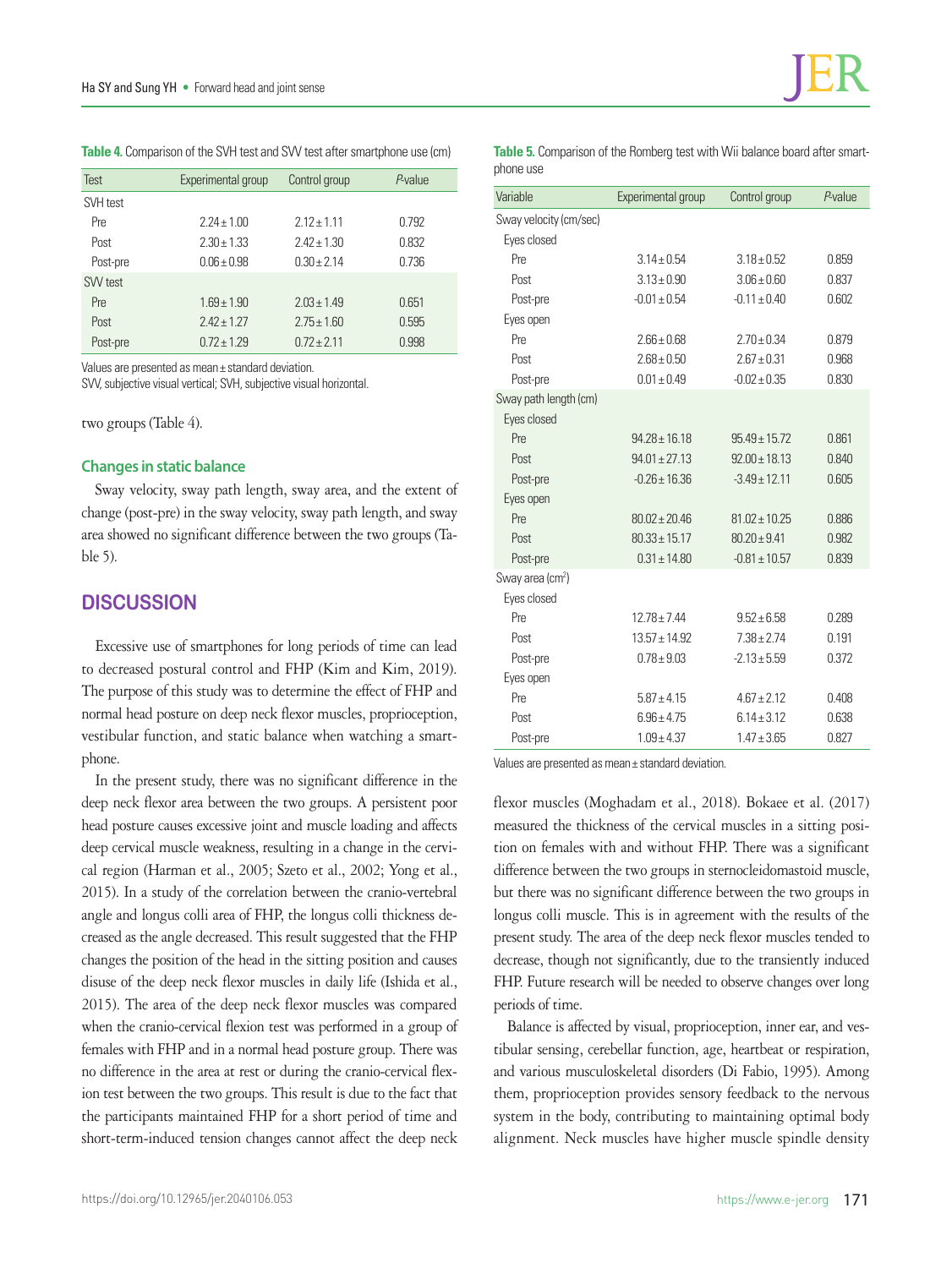than other body muscles. Therefore, the neck muscles play a key role in providing the proprioceptive sensory information (Treleaven, 2008). In the results of the present study, there was a significant difference between the two groups when participants needed to rotate (reorient) their head back to center after having it turned to the right. There was a significant difference in the extent of change of joint position sensing between the two groups. The FHP showed a higher error than the normal posture group, and the joint position sensing was reduced. Yong et al. (2015) reported a correlation between head posture and proprioception in 72 subjects. The CVA had a negative correlation with position sensing. Lee et al. (2014) reported that FHP had a higher error value when observing cervical position sensing for FHP and normal head posture. These results suggest that the change in the length of the neck muscles caused by the FHP has a negative effect on the muscle spindle activity involved in proprioception, resulting in a decrease in joint position sensing. In the present study, the induced FHP tended to decrease, but not significantly, the deep neck muscle area, resulting in a higher error value in the experimental group due to adverse effects on the proprioceptive sensation.

The vestibular system provides information related to head movement and direction (Forbes et al., 2016). The sensing of head posture and body alignment are influenced by sensory information coming from the vestibular system and proprioception sensing located in the neck (Armstrong et al., 2008). In particular, the upper cervical spine contains many muscle spindles and more connections with the visual and vestibular systems, contributing more to reflex activity than other parts of the cervical spine (Kulkarni et al., 2001; Liu et al., 2003). Proprioceptive alteration in the neck muscles can lead to the asymmetrical function of the vestibulo-ocular reflex (Padoan et al., 1998). Therefore, in this study, we assumed that an increase in the lordotic curve of the upper cervical spine via FHP could affect vestibular sensing. In this study, there was no significant difference between the groups in SVH and SVV tests for vestibular function. These results suggest that the subjects of this study were not impaired by the vestibular system, and we think that the transiently induced FHP does not affect the vestibular function because it uses visual, proprioception, and vestibular sensing to maintain posture.

Postural sway measurements are most commonly used to evaluate balance and provide information about sensory changes as a result of changes in standing surface or field of view (Kim et al., 2014). In the present study, there was no difference in sway values between the groups when the eyes were opened and closed. In the study of Silva and Johnson (2013), there was no difference between the groups when measuring balance (total distance, total sway area, and mean velocity) for 30 sec divided into a natural head posture group and an induced exaggerated FHP group. They reported that the postural control system of young healthy participants adapted to the exaggerated FHP. Dornan et al. (1978) reported that visual recognition is an essential element in maintaining balance and posture in static conditions. In a cross-sectional study by Lee (2016) of the static and dynamic balance of the FHP group and the normal head posture group, the difference in static balance was higher among those who closed their eyes than those who opened their eyes, indicating that vision plays an important role in balance control. Kang et al. (2012) found that there were no significant differences in the conditions in normal body sensory, visual, and vestibular systems in a study of the effects of the FHP on postural balance in a long-time computer-based worker. However, if the sensing for balance control is blocked, the posture control ability decreased. Based on the results of previous studies, the results of this study also suggest that FHP applied as a single short-duration event in the experimental group did not affect the balance by altering the posture control system. Also, when the sensing for balance control was blocked, through limiting proprioception sensing due to FHP, it is thought that it will affect balance control.

According to the results of this study, proprioception was significantly different when watching the smartphone for 40 min with induced FHP, but deep neck flexor muscles, static balance, and vestibular function were not significantly different. The most important factor affecting the induced FHP applied as a single short-duration event is thought to be proprioception. Limitations of this study include (a) healthy people and a small number of subjects, therefore there is a limit to generalizing the contents. (b) For the FHP, the smartphone usage time was 40 min and one time. (c) Only deep neck flexor muscles were measured by ultrasonography. Future studies should endeavor to address these limitations.

# **CONFLICT OF INTEREST**

No potential conflict of interest relevant to this article was reported.

# **REFERENCES**

Armstrong B, McNair P, Taylor D. Head and neck position sense. Sports Med 2008;38:101-117.

Bokaee F, Rezasoltani A, Manshadi FD, Naimi SS, Baghban AA, Azimi H.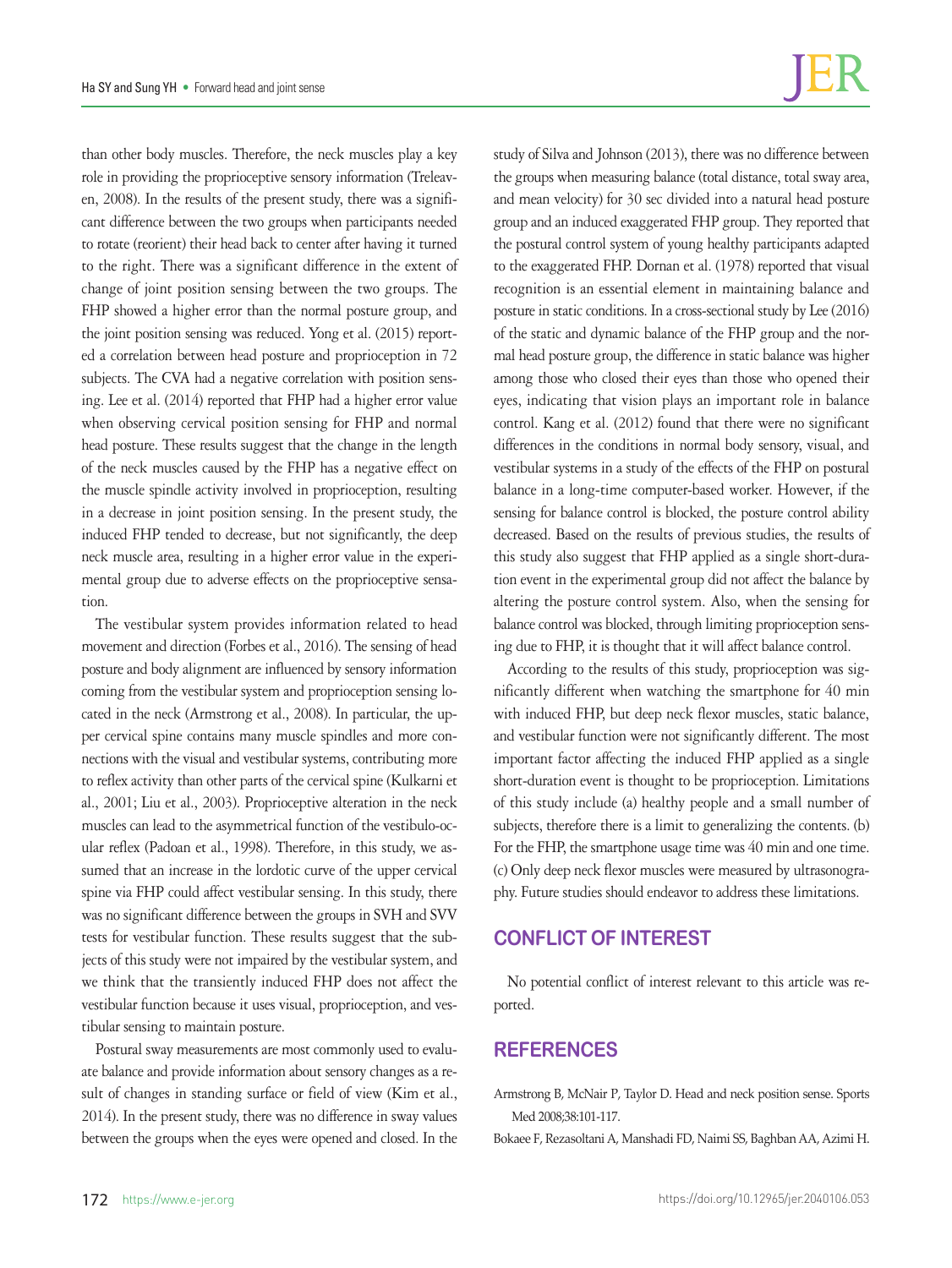Comparison of cervical muscle thickness between asymptomatic women with and without forward head posture. Braz J Phys Ther 2017;21: 206-211.

- Braun BL, Amundson LR. Quantitative assessment of head and shoulder posture. Arch Phys Med Rehabil 1989;70:322-329.
- Brockett C, Warren N, Gregory JE, Morgan DL, Proske U. A comparison of the effects of concentric versus eccentric exercise on force and position sense at the human elbow joint. Brain Res 1997;771:251-258.
- Burgess-Limerick R, Plooy A, Ankrum DR. The effect of imposed and self-selected computer monitor height on posture and gaze angle. Clin Biomech (Bristol, Avon) 1998;13:584-592.
- Chester JB Jr. Whiplash, postural control, and the inner ear. Spine (Phila Pa 1976) 1991;16:716-720.
- Di Fabio RP. Sensitivity and specificity of platform posturography for identifying patients with vestibular dysfunction. Phys Ther 1995;75: 290-305.
- Dornan J, Fernie GR, Holliday PJ. Visual input: its importance in the control of postural sway. Arch Phys Med Rehabil 1978;59:586-591.
- Eltayeb S, Staal JB, Hassan A, de Bie RA. Work related risk factors for neck, shoulder, and arms complaints: a cohort study among Dutch computer office workers. J Occup Rehabil 2009;19:315-322.
- Falla D, Jull G, Edwards S, Koh K, Rainoldi A. Neuromuscular efficiency of the sternocleidomastoid and anterior scalene muscles in patients with chronic neck pain. Disabil Rehabil 2004;26:712-717.
- Forbes PA, Luu BL, Van der Loos HF, Croft EA, Inglis JT, Blouin JS. Transformation of vestibular signals for the control of standing in humans. J Neurosci 2016;36:11510-11520.
- Hanten WP, Lucio RM, Russell JL, Brunt D. Assessment of total head excursion and resting head posture. Arch Phys Med Rehabil 1991;72: 877-880.
- Harman K, Hubley-Kozey CL, Butler H. Effectiveness of an exercise program to improve forward head posture in normal adults: a randomized controlled 10-week trial. J Man Manipul Ther 2005;13:163-176.
- Ishida H, Suehiro T, Kurozumi C, Ono K, Ando S, Watanabe S. Correlation between neck slope angle and deep cervical flexor muscle thickness in healthy participants. J Bodyw Mov Ther 2015;19:717-721.
- Javanshir K, Mohseni-Bandpei MA, Rezasoltani A, Amiri M, Rahgozar M. Ultrasonography of longus colli muscle: a reliability study on healthy subjects and patients with chronic neck pain. J Bodyw Mov Ther 2011; 15:50-56.
- Johnson MB, Van Emmerik R EA. Effect of head orientation on postural control during upright stance and forward lean. Motor Control 2012; 16:81-93.
- Jull G, Kristjansson E, Dall'Alba P. Impairment in the cervical flexors: a comparison of whiplash and insidious onset neck pain patients. Man

Ther 2004;9:89-94.

Jull GA, O'Leary SP, Falla DL. Clinical assessment of the deep cervical flexor muscles: the craniocervical flexion test. J Manipulative Physiol Ther 2008;31:525-533.

- Kang JH, Park RY, Lee SJ, Kim JY, Yoon SR, Jung KI. The effect of the forward head posture on postural balance in long time computer based worker. Ann Rehabil Med 2012;36:98-104.
- Kapreli E, Vourazanis E, Strimpakos N. Neck pain causes respiratory dysfunction. Med Hypotheses 2008;70:1009-1013.
- Kim EK, Kim SG. Forward head posture (FHP) angle and plantar pressure resulting from oscillatory stimulation training of the shoulder joint: a randomized controlled trial. J Back Musculoskelet Rehabil 2019;32: 37-42.
- Kim HS, Lee CW, Lee IS. Comparison between the effects of horseback riding exercise and trunk stability exercise on the balance of normal adults. J Phys Ther Sci 2014;26:1325-1327.
- Kulkarni V, Chandy MJ, Babu KS. Quantitative study of muscle spindles in suboccipital muscles of human foetuses. Neurol India 2001;49:355- 359.
- Larsson B, Søgaard K, Rosendal L. Work related neck-shoulder pain: a review on magnitude, risk factors, biochemical characteristics, clinical picture, and preventive interventions. Best Pract Res Clin Rheumatol 2007;21:447-463.
- Lee CM, Jeong EH, Freivalds A. Biomechanical effects of wearing highheeled shoes. Int J Ind Ergon 2001;28:321-326.
- Lee JH. Effects of forward head posture on static and dynamic balance control. J Phys Ther Sci 2016;28:274-277.
- Lee MY, Lee HY, Yong MS. Characteristics of cervical position sense in subjects with forward head posture. J Phys Ther Sci 2014;26:1741-1743.
- Liu JX, Thornell LE, Pedrosa-Domellöf F. Muscle spindles in the deep muscles of the human neck: a morphological and immunocytochemical study. J Histochem Cytochem 2003;51:175-186.
- Moghadam RE, Rahnama L, Karimi N, Amiri M, Rahnama M. An ultrasonographic investigation of deep neck flexor muscles cross-sectional area in forward and normal head posture. J Bodyw Mov Ther 2018;22: 643-647.
- Padoan S, Karlberg M, Fransson PA, Magnusson M. Passive sustained turning of the head induces asymmetric gain of the vestibulo-ocular reflex in healthy subjects. Acta Otolaryngol 1998;118:778-782.
- Quek J, Pua YH, Clark RA, Bryant AL. Effects of thoracic kyphosis and forward head posture on cervical range of motion in older adults. Man Ther 2013;18:65-71.
- Silva AG, Johnson MI. Does forward head posture affect postural control in human healthy volunteers? Gait Posture 2013;38:352-353.

Sterling M, Jull G, Vicenzino B, Kenardy J, Darnell R. Development of